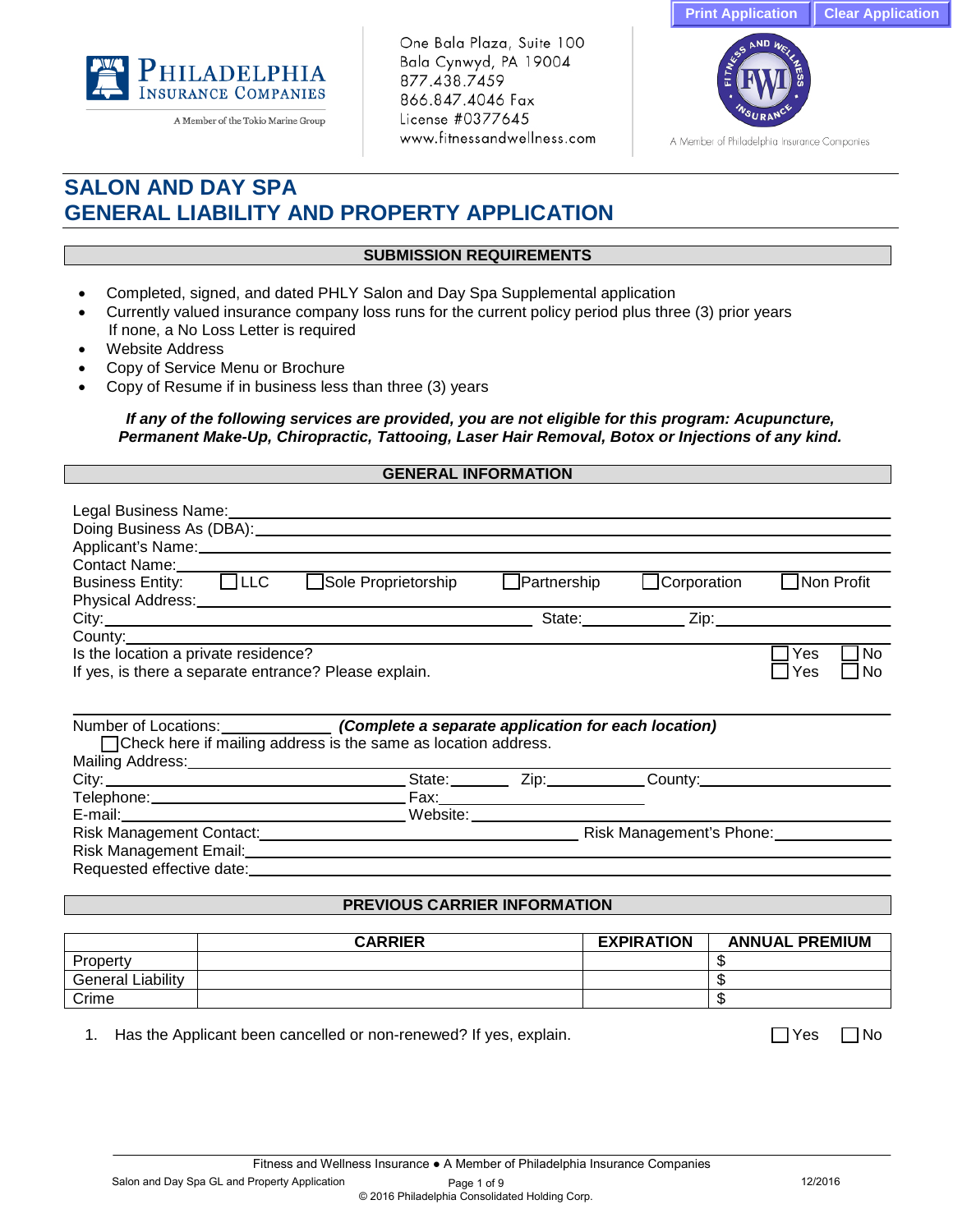|          | <b>GENERAL LIABILITY*</b>                                                                                                        |            |        |
|----------|----------------------------------------------------------------------------------------------------------------------------------|------------|--------|
|          | Multiple locations must complete a separate application for each location                                                        |            |        |
|          | *General Liability coverage is written through the Fitness & Wellness Risk Purchasing Group. A Fee is required to join this Risk |            |        |
|          | Purchasing Group. This fee may vary, but the exact amount will be indicated on your proposal and / or invoice.                   |            |        |
| 1.       | □ Destination Spa                                                                                                                |            |        |
|          | $\Box$ Day Spa<br>Type of facility:<br>□ Check if also a Fitness Facility                                                        |            |        |
|          | Does the Applicant's business engage in operations not day spa related? If yes, explain.                                         |            | – I No |
| 2.       |                                                                                                                                  | $\Box$ Yes |        |
|          |                                                                                                                                  |            |        |
|          |                                                                                                                                  |            |        |
|          |                                                                                                                                  |            |        |
|          |                                                                                                                                  |            |        |
| 3.       |                                                                                                                                  |            |        |
| 4.       |                                                                                                                                  |            |        |
| 5.       |                                                                                                                                  |            |        |
| 6.       |                                                                                                                                  |            |        |
| 7.       |                                                                                                                                  |            |        |
| 8.       | Total number of Members / Clients: Manual Account of Members / Clients: Manual Account of Members / Clients:                     |            |        |
|          |                                                                                                                                  |            |        |
|          | <b>Liability Coverages and Limits</b>                                                                                            |            |        |
|          | Commercial General Liability / Professional Liability                                                                            |            |        |
|          | Personal and Advertising Injury Liability                                                                                        |            |        |
|          | 1. Occurrence / Aggregate Limit (please indicate):                                                                               |            |        |
|          | $\Box$ \$1,000,000 / \$2,000,000                                                                                                 |            |        |
|          | \$1,000,000 / \$3,000,000                                                                                                        |            |        |
|          | JUmbrella: □Yes □No<br>Limit: \$                                                                                                 |            |        |
| 2.       | Sexual Abuse Liability \$100,000 per occurrence / \$300,000 aggregate                                                            |            |        |
| 3.       | Tenant Legal Limit (please indicate):                                                                                            |            |        |
|          | J\$100,000                                                                                                                       |            |        |
|          | $\Box$ \$300,000                                                                                                                 |            |        |
| 4.       | Medical Payments (please indicate):                                                                                              |            |        |
|          | ]\$1,000                                                                                                                         |            |        |
|          | ]\$5,000                                                                                                                         |            |        |
| 5.       | Non-Owned and Hired Automobile Liability:                                                                                        | Yes        | No     |
|          | Stop Gap: (ND, WA, WY, OH)                                                                                                       | Yes        | ∩No    |
| 6.<br>7. | Is the Applicant's current General Liability or Professional Liability written on an:                                            |            |        |
|          | Occurrence Basis                                                                                                                 |            |        |
|          | □ Claims Made Basis If claims made, what is the retroactive date:                                                                |            |        |
|          | <b>OPERATIONS</b>                                                                                                                |            |        |
|          |                                                                                                                                  |            |        |
| 1.       | Please check the professional services that the Applicant performs and for which the Applicant desires                           |            |        |
|          | coverage under the policy.                                                                                                       |            |        |
|          | NOTE: Any professional service for which the Applicant does not provide such information will not be covered                     |            |        |
|          | under the policy.                                                                                                                |            |        |
|          | NOTE: Checking a professional service does not obligate us to insure it.                                                         |            |        |
|          | <b>Aromatherapy</b><br>Facial and Skin cleansing                                                                                 |            |        |
|          | Body massage<br>Facial scalp massage                                                                                             |            |        |
|          | Body Piercing (other than ear lobe)<br>Hair cutting/styling/coloring                                                             |            |        |
|          | Body wraps for weight/water reduction<br>Hydrotherapy                                                                            |            |        |
|          | Manicure or pedicure<br>Body wraps for other than weight/water reduction                                                         |            |        |
|          | Micro-dermabrasion**<br>Cosmetics / Make-up application                                                                          |            |        |
|          | Ear piercing<br>Teeth whitening                                                                                                  |            |        |
|          | LED teeth whitening only<br>Electrolysis                                                                                         |            |        |
|          | Waxing<br><b>JEndermology</b>                                                                                                    |            |        |
|          | JChemical Peels – Please indicate the highest acidity level used in facials:                                                     |            |        |
|          | Please list the highest percentage of Alpha Hydroxy or Beta Hydroxy used in facials:                                             | $\%$       |        |
|          | Please list any acids used that are not Alpha Hydroxy or Beta Hydroxy (Phenol Acid, Trichloraecetic                              |            |        |
|          |                                                                                                                                  |            |        |
|          |                                                                                                                                  |            |        |
|          | "TCA" Acid, etc.):                                                                                                               |            |        |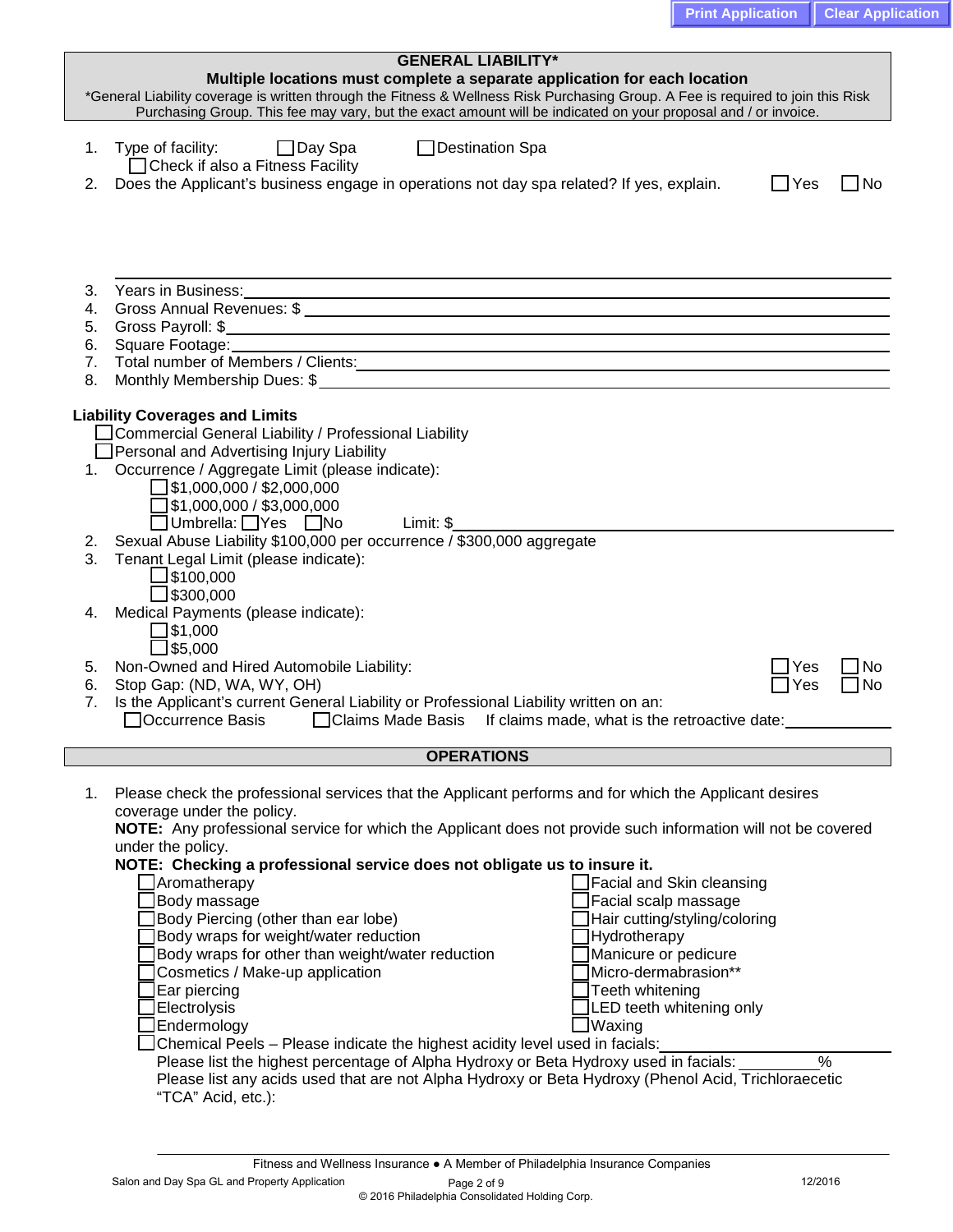- If the Applicant offers micro-dermabrasion, you must confirm that any staff performing this service are licensed aestheticians and each are certified by the manufacturer.  $\Box$  Check here if yes. If no, explain:
- 2. Please provide the percentage of revenue

| Tanning:              | $\%$ |
|-----------------------|------|
| Hair Services:        | $\%$ |
| Massage:              | $\%$ |
| Manicure/Pedicure:    | $\%$ |
| <b>Product Sales:</b> | $\%$ |

3. Provide the number for each:

*Employees (part-time is less than 10 hours/week) and independent contractors. Do not include the owner.*

|                                          | <b>Employees:</b>                  |                  |                                |                  |  |
|------------------------------------------|------------------------------------|------------------|--------------------------------|------------------|--|
| <b>Staff</b>                             | (Part-time is less than 10 hrs/wk) |                  | <b>Independent Contractors</b> |                  |  |
|                                          | <b>Full-time</b>                   | <b>Part-time</b> | <b>Full-time</b>               | <b>Part-time</b> |  |
| Aestheticians                            |                                    |                  |                                |                  |  |
| Masseuse                                 |                                    |                  |                                |                  |  |
| Body wrap technicians                    |                                    |                  |                                |                  |  |
| <b>Manicurists</b>                       |                                    |                  |                                |                  |  |
| <b>Beauticians</b>                       |                                    |                  |                                |                  |  |
| Electrologist                            |                                    |                  |                                |                  |  |
| <b>Pilates instructors</b>               |                                    |                  |                                |                  |  |
| Yoga instructors                         |                                    |                  |                                |                  |  |
| <b>Fitness instructors</b>               |                                    |                  |                                |                  |  |
| Aerobic instructors                      |                                    |                  |                                |                  |  |
| Students (Aesthetician or Electrologist) |                                    |                  |                                |                  |  |
| <b>Office Staff</b>                      |                                    |                  |                                |                  |  |
| <b>TOTAL:</b>                            |                                    |                  |                                |                  |  |

# **Exposures and Equipment**

1. Please provide the **number** of the following:

| Equipment                                                                         | Number |
|-----------------------------------------------------------------------------------|--------|
| Exercise equipment (NOT including free weights and mats)                          |        |
| Hydrotherapy Tables/Tubs/Floatation Tanks                                         |        |
| <b>Jacuzzis</b>                                                                   |        |
| Steam/Sauna                                                                       |        |
| <b>Swimming Pools</b>                                                             |        |
| Are all swimming pools and spas compliant with the Virginia Graeme Raker Pool and |        |

Are all swimming pools and spas compliant with the Virginia Graeme Baker Pool and Safety Act? If no, provide a time table and action plan:  $\Box$  Yes  $\Box$  No

|    | N٥ |
|----|----|
| -- |    |

| Diving Boards?                                       | ∃Yes       | 1 No |
|------------------------------------------------------|------------|------|
| Tanning Beds/Booths?                                 | $\Box$ Yes | l No |
| If yes, how many:                                    |            |      |
| If yes:                                              |            |      |
| Are goggles required?                                | Yes        | 1 No |
| Are token timers used?                               | Yes        | l No |
| Are operators present?                               | Yes        | 1 No |
| Are controls on the outside of the booth / bed?      | Yes        | □No  |
| Are tanning booth waivers signed by members?         | Yes        | 1 No |
| Are only the manufacturer suggested bulbs used?      | □ Yes      | □No  |
| Type of bulbs used: UVA: _______%<br>UVB:<br>%       |            |      |
| Are warning signs posted regarding ultraviolet rays? | Yes        |      |
|                                                      |            |      |

Fitness and Wellness Insurance ● A Member of Philadelphia Insurance Companies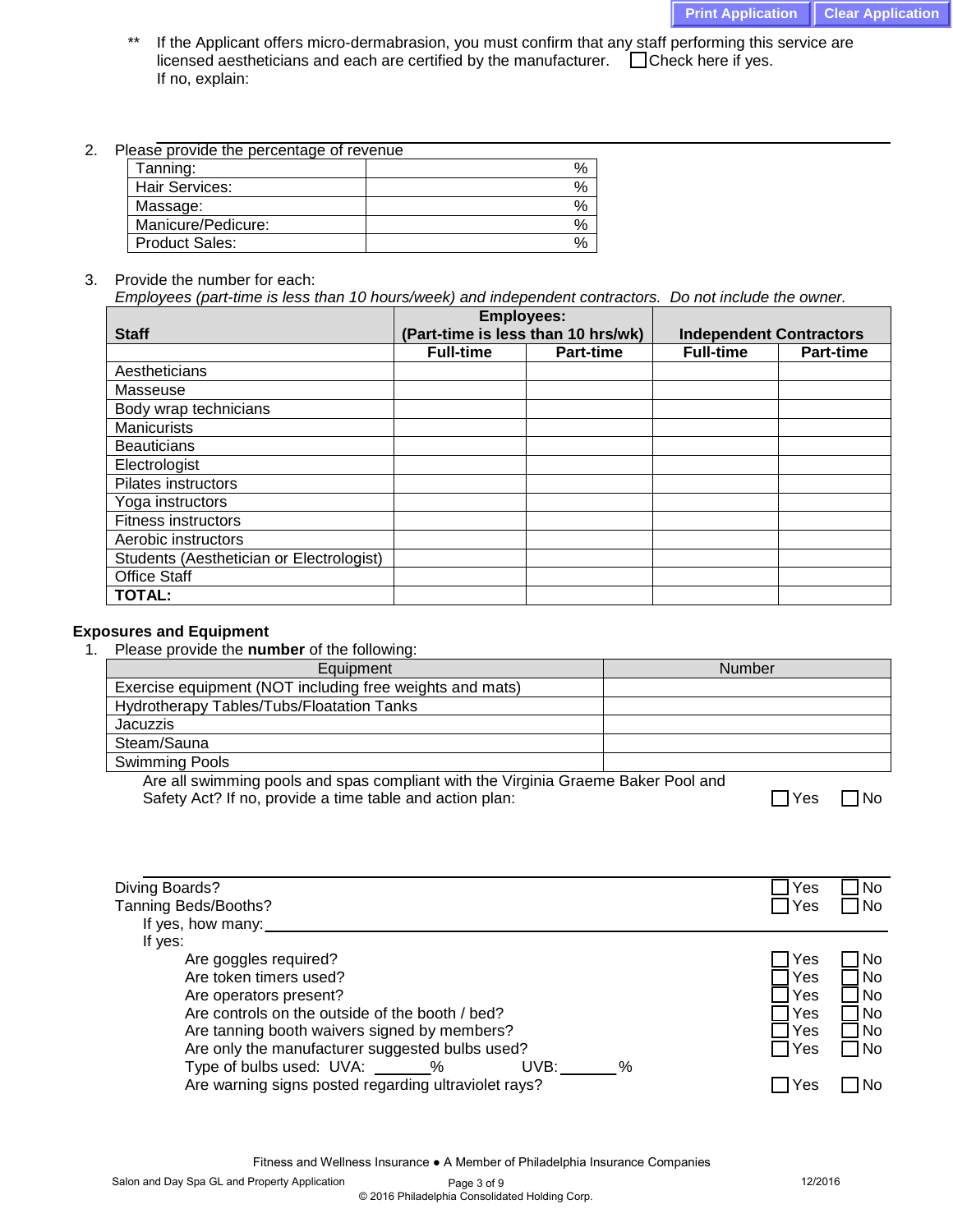| <b>Print Application   Clear Application</b> |  |
|----------------------------------------------|--|
|                                              |  |
|                                              |  |

| 2.         | Are all technicians licensed if required by law?                                                                                                                     | _∣Yes           | $\neg$ No              |
|------------|----------------------------------------------------------------------------------------------------------------------------------------------------------------------|-----------------|------------------------|
| 3.         | Does the Applicant's equipment comply with and is the Applicant aware of all requirements<br>of federal and state regulatory agencies?                               | ∃Yes            | $\neg$ No              |
| 4.         | How many Automatic External Defibrillators (AEDs) do you have at each location:                                                                                      |                 |                        |
| 5.         | How many employees at each location are trained to operate an AED:                                                                                                   |                 |                        |
| 6.<br>7.   | Was full CPR training a part of the AED training?<br>Do independent contractors or booth renters conduct operations on your premises?                                | Yes<br>Yes      | No<br><b>No</b>        |
| 8.         | Are the work areas where acrylics are used well-ventilated?                                                                                                          | Yes             | $\neg$ No              |
| 9.         | Do all employees receive safety instruction to avoid potential eye contamination by                                                                                  |                 |                        |
| 10.        | chemicals?<br>Are all body contact supplies sanitized after each use?                                                                                                | Yes<br>Yes      | <b>No</b><br><b>No</b> |
| 11.        | Are toxic chemicals stored away from the access of customers?                                                                                                        | Yes             | $\Box$ No              |
| 12.        | Does the Applicant provide on-site child care for customers or employees? (This is not a                                                                             |                 |                        |
| 13.        | covered hazard.)<br>If the Applicant's clients operate any exercise equipment, are they instructed and                                                               | $\Box$ Yes      | $\square$ No           |
|            | monitored?                                                                                                                                                           | Yes             | 7No                    |
| 14.        | Does the Applicant manufacture or re-package any product?                                                                                                            | Yes             | $\Box$ No              |
| 15.        | Is any product manufactured and distributed under the Applicant's private label?<br>If yes, please describe the product and attach proof of manufacturer coverage:   | Yes             | ]No                    |
|            |                                                                                                                                                                      |                 |                        |
|            |                                                                                                                                                                      |                 |                        |
| 16.        | Does the Applicant mandate that employees stay up to date with their certifications?<br>If yes, how often?                                                           | Yes             | l No                   |
| 17.        | Does the Applicant use and save as a permanent record, a hazard disclosure and personal                                                                              |                 |                        |
|            | injury disclaimer or waiver for each customer for all services performed?                                                                                            | $\sqsupset$ Yes | $\neg$ No              |
| 18.<br>19. | How often are client intake forms requested?<br>Are off premise laundry services used?                                                                               | $\exists$ Yes   | ]No                    |
|            | If yes, how often?                                                                                                                                                   |                 |                        |
|            | Is a certificate of insurance collected to verify coverage?                                                                                                          | Yes             | <b>No</b>              |
| 20.<br>21. | Does the Applicant have a medical crisis plan?<br>Does the Applicant require health histories, intake questionnaires?                                                | Yes<br>Yes      | No<br>$\Box$ No        |
|            | If yes, how long are they kept:                                                                                                                                      |                 |                        |
| 22.        | Does the Applicant require signed waivers / client intake forms from all clients?                                                                                    | Yes             | No                     |
| 23.<br>24. | Is signage used throughout the facility to prevent injury?<br>Does the Applicant have non-slip surfaces in all wet areas?                                            | Yes<br>Yes      | No<br><b>No</b>        |
| 25.        | Does the Applicant's facility have a restaurant / snack bar? If yes, please explain:                                                                                 | Yes             | 1No                    |
|            |                                                                                                                                                                      |                 |                        |
|            |                                                                                                                                                                      |                 |                        |
| 26.        | Does the Applicant sub-lease space to others? If yes, please explain:                                                                                                | Yes             | No.                    |
|            |                                                                                                                                                                      |                 |                        |
| 27.        | Is there a retail shop?                                                                                                                                              | Yes             | No                     |
|            | What are the hours of operation:                                                                                                                                     |                 |                        |
|            | Is staff present during all hours of operation?                                                                                                                      | $\Box$ Yes      | l No                   |
|            | <b>Abuse and Molestation</b>                                                                                                                                         |                 |                        |
| 1.         | Does the Applicant's employment process (for employees and volunteers) include                                                                                       |                 |                        |
|            | verification of whether the individual has ever been convicted of any crime, including sex-                                                                          |                 |                        |
| 2.         | related or child abuse related offenses, before an offer of employment is made?<br>Does Applicant's state permit you to do criminal background investigations?       | Yes<br>Yes      | <b>No</b><br><b>No</b> |
|            | If yes, does the Applicant routinely request and receive such background investigations?                                                                             | Yes             | N <sub>o</sub>         |
| 3.         | Will any independent contractors have access to clients or children in a closed door setting                                                                         |                 |                        |
|            | or perform operations where they will be physically touching another person?<br>Does the Applicant perform background checks on hired independent contractors?<br>а. | Yes<br>Yes      | No<br>No               |
|            | If no, please explain:<br>b.                                                                                                                                         |                 |                        |
| 4.         | Does the Applicant verify employment-related references?                                                                                                             | Yes             | No                     |
| 5.<br>6.   | Does the Applicant conduct a personal interview?<br>Does the Applicant have written procedures for dealing with sexual abuse?                                        | Yes<br>Yes      | <b>No</b><br><b>No</b> |
|            | If yes, attach a copy.                                                                                                                                               |                 |                        |
| 7.         | Does the Applicant have a plan of supervision that monitors staff in day-to-day relationships                                                                        |                 |                        |
|            | with clients, both on and off premises?<br>Salon and Day Spa GL and Property Application<br>Page 4 of 9                                                              | Yes<br>12/2016  | No.                    |
|            | © 2016 Philadelphia Consolidated Holding Corp.                                                                                                                       |                 |                        |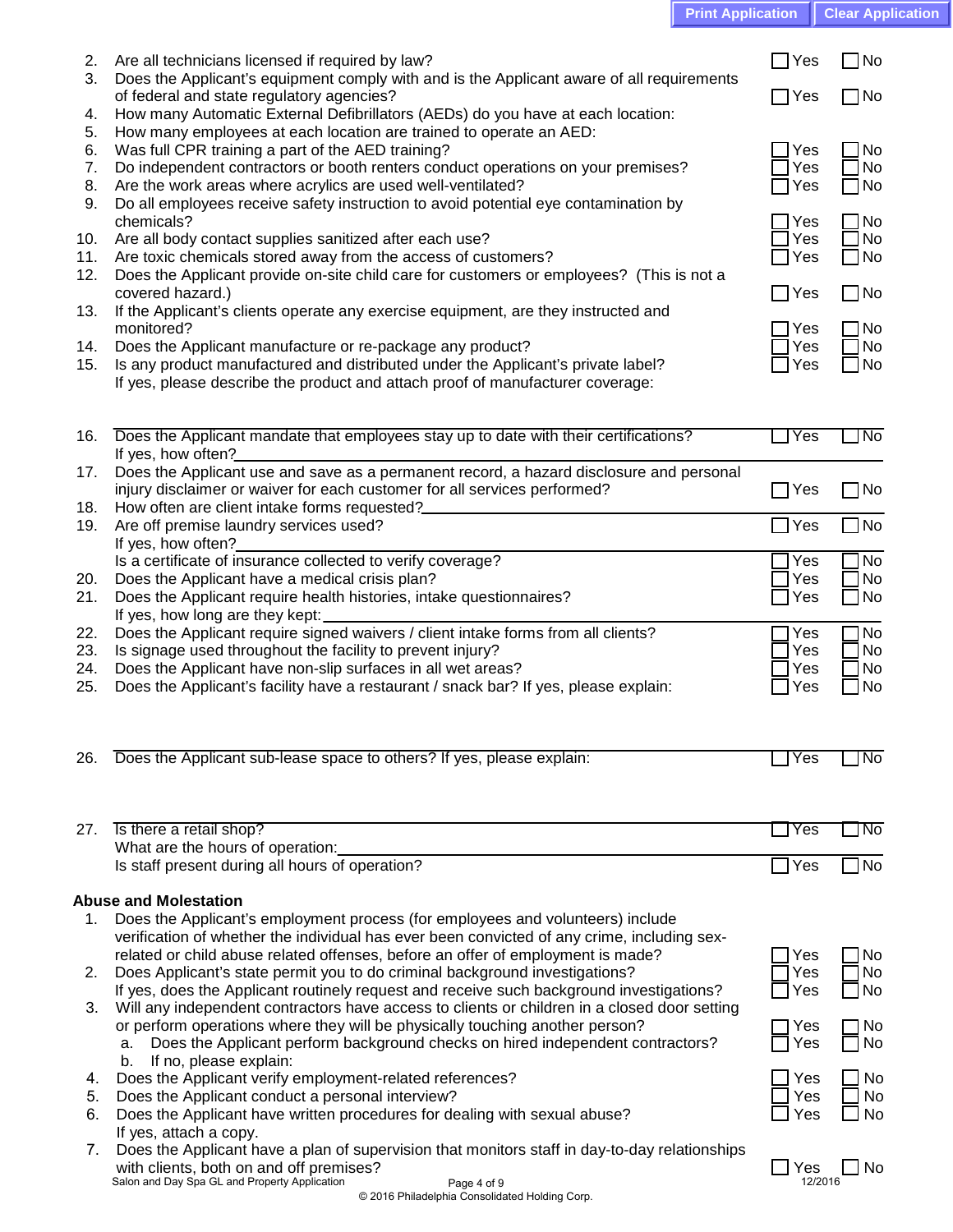|                                    |             |                                               |                                                                                                                                                                                                                                |                                                                                                                                                                                                                                      | <b>Print Application</b>      |                         | <b>Clear Application</b> |
|------------------------------------|-------------|-----------------------------------------------|--------------------------------------------------------------------------------------------------------------------------------------------------------------------------------------------------------------------------------|--------------------------------------------------------------------------------------------------------------------------------------------------------------------------------------------------------------------------------------|-------------------------------|-------------------------|--------------------------|
| 8.                                 |             |                                               |                                                                                                                                                                                                                                | Has the Applicant ever had an incident which resulted in an allegation of sexual abuse?                                                                                                                                              |                               | $\Box$ Yes<br>$\Box$ No |                          |
|                                    |             | If yes, describe:                             |                                                                                                                                                                                                                                |                                                                                                                                                                                                                                      |                               |                         |                          |
|                                    |             |                                               |                                                                                                                                                                                                                                |                                                                                                                                                                                                                                      |                               |                         |                          |
|                                    |             |                                               |                                                                                                                                                                                                                                |                                                                                                                                                                                                                                      |                               |                         |                          |
|                                    |             |                                               |                                                                                                                                                                                                                                |                                                                                                                                                                                                                                      |                               |                         |                          |
|                                    |             | Day Nursery/Babysitting                       |                                                                                                                                                                                                                                |                                                                                                                                                                                                                                      |                               |                         |                          |
| 1.                                 |             | Are waivers signed by parents?                |                                                                                                                                                                                                                                |                                                                                                                                                                                                                                      |                               | $\Box$ No<br>$\Box$ Yes |                          |
| 2.                                 |             |                                               |                                                                                                                                                                                                                                |                                                                                                                                                                                                                                      |                               |                         |                          |
| 3.<br>4.                           |             | Activities occurring:                         |                                                                                                                                                                                                                                | Qualifications of staff: <u>Contract of Contract of State of Contract of Contract of Contract of Contract of Contract of Contract of Contract of Contract of Contract of Contract of Contract of Contract of Contract of Contrac</u> |                               |                         |                          |
|                                    |             | Is there a playground?                        |                                                                                                                                                                                                                                | <u> 1989 - Johann Stoff, deutscher Stoff, der Stoff, der Stoff, der Stoff, der Stoff, der Stoff, der Stoff, der S</u>                                                                                                                |                               | $\Box$ Yes<br>$\Box$ No |                          |
|                                    |             | If yes, type of equipment:                    |                                                                                                                                                                                                                                |                                                                                                                                                                                                                                      |                               |                         |                          |
|                                    |             |                                               |                                                                                                                                                                                                                                | If outdoor, what type of surface is under the equipment: example and all the surface of surface is under the equipment:                                                                                                              |                               |                         |                          |
|                                    |             |                                               |                                                                                                                                                                                                                                |                                                                                                                                                                                                                                      |                               |                         |                          |
|                                    |             | <b>Additional Insureds</b>                    |                                                                                                                                                                                                                                |                                                                                                                                                                                                                                      |                               |                         |                          |
|                                    |             |                                               |                                                                                                                                                                                                                                | Eligible Additional Insured criteria include landlords, property managers, equipment rental companies, mortgagees                                                                                                                    |                               |                         |                          |
| and lien holders.                  |             |                                               |                                                                                                                                                                                                                                |                                                                                                                                                                                                                                      |                               |                         |                          |
|                                    |             |                                               |                                                                                                                                                                                                                                |                                                                                                                                                                                                                                      |                               |                         |                          |
|                                    |             |                                               |                                                                                                                                                                                                                                |                                                                                                                                                                                                                                      |                               |                         |                          |
|                                    |             |                                               | E-Mail: E-Mail: E-Mail: E-Mail: E-Mail: E-Mail: E-Mail: E-Mail: E-Mail: E-Mail: E-Mail: E-Mail: E-Mail: E-Mail: E-Mail: E-Mail: E-Mail: E-Mail: E-Mail: E-Mail: E-Mail: E-Mail: E-Mail: E-Mail: E-Mail: E-Mail: E-Mail: E-Mail | Telephone Number: The Contract of the Contract of the Contract of the Contract of the Contract of the Contract of the Contract of the Contract of the Contract of the Contract of the Contract of the Contract of the Contract       |                               |                         |                          |
|                                    |             |                                               |                                                                                                                                                                                                                                |                                                                                                                                                                                                                                      |                               |                         |                          |
|                                    |             |                                               |                                                                                                                                                                                                                                | <b>PROPERTY SECTION</b><br>Check this box if you DO NOT WANT property coverage and proceed to signature page.                                                                                                                        |                               |                         |                          |
|                                    |             |                                               |                                                                                                                                                                                                                                | Multiple locations must complete a separate application for each location.                                                                                                                                                           |                               |                         |                          |
|                                    |             |                                               |                                                                                                                                                                                                                                | Property coverage cannot be purchased on stand-alone basis                                                                                                                                                                           |                               |                         |                          |
|                                    |             |                                               |                                                                                                                                                                                                                                |                                                                                                                                                                                                                                      |                               |                         |                          |
| <b>Building(s)</b><br>Loc. No.     |             | Bldg. No.                                     | ACV/RC                                                                                                                                                                                                                         | Limit of Insurance                                                                                                                                                                                                                   |                               | Coinsurance             |                          |
|                                    |             |                                               |                                                                                                                                                                                                                                |                                                                                                                                                                                                                                      |                               | 90%                     |                          |
| <b>Contents</b>                    |             |                                               |                                                                                                                                                                                                                                |                                                                                                                                                                                                                                      |                               |                         |                          |
| Loc. No.                           |             | Bldg. No.                                     | ACV/RC                                                                                                                                                                                                                         | Limit of Insurance                                                                                                                                                                                                                   |                               | Coinsurance             |                          |
|                                    |             |                                               |                                                                                                                                                                                                                                | \$                                                                                                                                                                                                                                   |                               | 90%                     |                          |
|                                    |             | <b>Tenant Improvements and Betterments</b>    |                                                                                                                                                                                                                                |                                                                                                                                                                                                                                      |                               |                         |                          |
| Loc. No.                           |             | Bldg. No.                                     | ACV/RC                                                                                                                                                                                                                         | Limit of Insurance                                                                                                                                                                                                                   |                               | Coinsurance             |                          |
| Deductible                         |             | \$500                                         | \$1,000                                                                                                                                                                                                                        | \$<br>Other: \$                                                                                                                                                                                                                      |                               | 90%                     |                          |
|                                    |             |                                               |                                                                                                                                                                                                                                |                                                                                                                                                                                                                                      |                               |                         |                          |
|                                    |             |                                               |                                                                                                                                                                                                                                |                                                                                                                                                                                                                                      |                               |                         |                          |
| <b>Business Income</b><br>Loc. No. |             | Bldg. No.                                     | <b>ALS</b>                                                                                                                                                                                                                     | Limit of Insurance                                                                                                                                                                                                                   |                               | Coinsurance             |                          |
|                                    |             |                                               |                                                                                                                                                                                                                                | \$                                                                                                                                                                                                                                   |                               | 50%                     |                          |
|                                    |             |                                               |                                                                                                                                                                                                                                |                                                                                                                                                                                                                                      |                               |                         |                          |
|                                    |             |                                               |                                                                                                                                                                                                                                | Monthly Limit of Indemnity Form also available. If desired, please indicate the following:                                                                                                                                           |                               |                         |                          |
| Monthly Limitation:                |             | $\Box$ 1/3<br>(No coinsurance clause)         | $\Box$ 1/4                                                                                                                                                                                                                     | $\Box$ 1/6                                                                                                                                                                                                                           |                               |                         |                          |
|                                    |             |                                               |                                                                                                                                                                                                                                |                                                                                                                                                                                                                                      |                               |                         |                          |
|                                    |             |                                               | <b>REQUIRED UNDERWRITING INFORMATION</b>                                                                                                                                                                                       |                                                                                                                                                                                                                                      |                               |                         |                          |
| 1.                                 | Walls:      | <b>Construction of Building</b>               | Wood Frame                                                                                                                                                                                                                     | Steel Frame<br>Brick / Brick                                                                                                                                                                                                         | Other: ______________________ |                         |                          |
|                                    | Roof:       |                                               | Wood Frame                                                                                                                                                                                                                     | Steel Frame<br>Poured Concrete                                                                                                                                                                                                       |                               |                         |                          |
|                                    | Floor:      |                                               | Wood Frame<br>$\Box$ Concrete                                                                                                                                                                                                  | $\,$ ]Other: $\_$                                                                                                                                                                                                                    |                               |                         |                          |
| 2.                                 | Year Built: |                                               | Square Footage:                                                                                                                                                                                                                | Age of Roof:                                                                                                                                                                                                                         |                               |                         |                          |
|                                    |             |                                               | If building is over 25 years old, provide year of update for:                                                                                                                                                                  |                                                                                                                                                                                                                                      |                               |                         |                          |
| 3.                                 |             | Roof:                                         |                                                                                                                                                                                                                                | Wiring: Plumbing:<br>Heating:<br>Does the Applicant have any air supported fabric roof structures on premise? (Tennis                                                                                                                |                               |                         |                          |
|                                    |             | bubbles, Event tents, etc)                    |                                                                                                                                                                                                                                |                                                                                                                                                                                                                                      |                               | Yes                     | No                       |
| 4.                                 |             | <b>Burglar Alarm:</b>                         |                                                                                                                                                                                                                                |                                                                                                                                                                                                                                      |                               | Yes                     |                          |
|                                    | If yes,     |                                               | □ Central Station with Keys                                                                                                                                                                                                    | □ Central Station without Keys                                                                                                                                                                                                       |                               |                         |                          |
|                                    | Fire Alarm  |                                               | $\square$ No<br>$\exists$ Yes<br>If yes,                                                                                                                                                                                       | □Central Station<br>□Local Gong                                                                                                                                                                                                      |                               |                         |                          |
|                                    |             |                                               |                                                                                                                                                                                                                                |                                                                                                                                                                                                                                      |                               |                         |                          |
|                                    |             | Salon and Day Spa GL and Property Application |                                                                                                                                                                                                                                | Fitness and Wellness Insurance • A Member of Philadelphia Insurance Companies<br>Page 5 of 9                                                                                                                                         |                               | 12/2016                 |                          |
|                                    |             |                                               |                                                                                                                                                                                                                                | © 2016 Philadelphia Consolidated Holding Corp.                                                                                                                                                                                       |                               |                         |                          |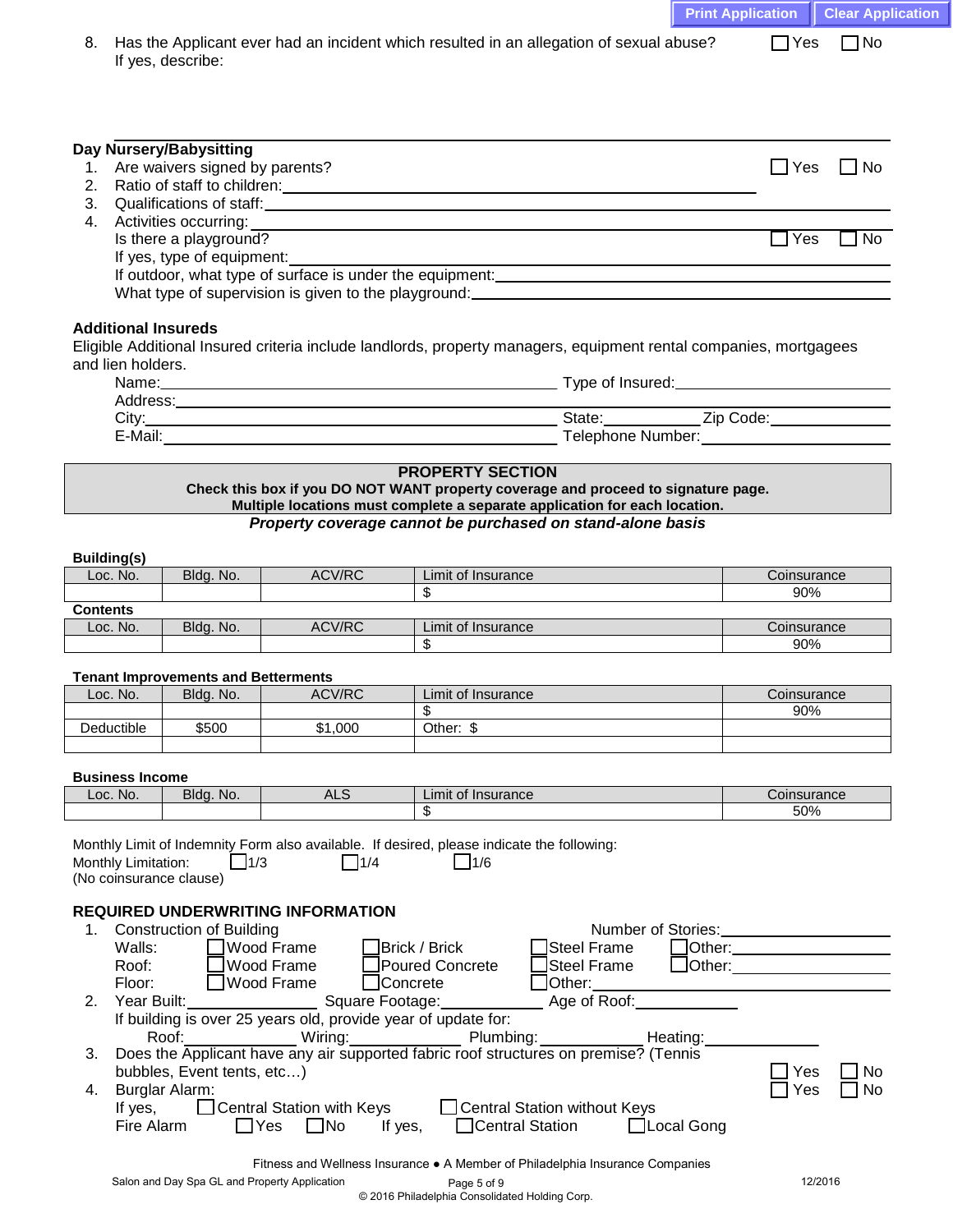|            |                                                                                                                                                                                                                                  |                          |          | <b>Print Application</b> |                           | <b>Clear Application</b> |
|------------|----------------------------------------------------------------------------------------------------------------------------------------------------------------------------------------------------------------------------------|--------------------------|----------|--------------------------|---------------------------|--------------------------|
| 5.         | Does the property have automatic fire sprinklers?                                                                                                                                                                                |                          |          |                          | $\Box$ Yes                | $\Box$ No                |
| 6.         |                                                                                                                                                                                                                                  |                          |          | Fire Station (miles):    | $\overline{\mathsf{Yes}}$ | T <sub>No</sub>          |
| 7.         | Does the property have aluminum wiring?<br>If yes, has it been retrofitted with one of the PHLY approved connectors and by a licensed                                                                                            |                          |          |                          |                           |                          |
|            | electrician? Indicate which one:                                                                                                                                                                                                 |                          |          |                          | $7$ Yes                   | $\Box$ No                |
|            | <b>COPALUM</b><br>AlumiConn                                                                                                                                                                                                      |                          |          |                          | $\exists$ Yes<br>∃Yes     | $\Box$ No<br>$\Box$ No   |
|            |                                                                                                                                                                                                                                  |                          |          |                          |                           |                          |
|            | Please supply retro-fit documentation or statement from installing contractor.                                                                                                                                                   |                          |          |                          |                           |                          |
| 8.         | Does the Applicant own the building?                                                                                                                                                                                             |                          |          |                          | $\Box$ Yes                | $\square$ No             |
| 9.         |                                                                                                                                                                                                                                  |                          |          |                          |                           |                          |
|            |                                                                                                                                                                                                                                  |                          |          |                          |                           |                          |
| 11.        | <b>Signs</b>                                                                                                                                                                                                                     |                          |          |                          |                           |                          |
|            | <b>Type</b>                                                                                                                                                                                                                      | Value                    | Location |                          |                           |                          |
|            | 1.                                                                                                                                                                                                                               | \$                       |          |                          |                           |                          |
|            | 2.                                                                                                                                                                                                                               | $\overline{\$}$          |          |                          |                           |                          |
|            | 3.                                                                                                                                                                                                                               | $\overline{\mathbf{s}}$  |          |                          |                           |                          |
|            | <b>Flood</b>                                                                                                                                                                                                                     |                          |          |                          |                           |                          |
| 12.        | Does the Applicant have a current flood policy in force?                                                                                                                                                                         |                          |          |                          | $\Box$ Yes                | $\Box$ No                |
|            | If yes, attach a copy of the declarations page.                                                                                                                                                                                  |                          |          |                          |                           |                          |
|            | If no, would you like a flood quote with our proposal?                                                                                                                                                                           |                          |          |                          | $\sqsupset$ Yes           | $\Box$ No                |
|            | (Flood quote will be secured through the Write Your Own Flood Program)                                                                                                                                                           |                          |          |                          |                           |                          |
|            | Crime                                                                                                                                                                                                                            |                          |          |                          |                           |                          |
| 13.1       | Theft, Disappearance and Destruction                                                                                                                                                                                             | $\overline{\mathcal{S}}$ |          |                          |                           |                          |
| 14.        | Loss Inside the Premises                                                                                                                                                                                                         | $\overline{\$}$          |          |                          |                           |                          |
|            | Loss Outside the Premises                                                                                                                                                                                                        | $\overline{\$}$          |          |                          |                           |                          |
| 15.        | <b>Employee Dishonesty:</b>                                                                                                                                                                                                      | $\overline{\$}$          |          |                          |                           |                          |
| 16.        | Number of officers and employees who have custody of the money:                                                                                                                                                                  |                          |          |                          |                           |                          |
| 17.        | By whom is financial audit completed:<br>Superior and the state of the state of the state of the state of the state of the state of the state of the state of the state of the state of the state of the state of the state of t |                          |          |                          |                           |                          |
| 18.        | Frequency of audits:                                                                                                                                                                                                             |                          |          |                          |                           |                          |
| 19.        | Is there a countersignature procedure in place?                                                                                                                                                                                  |                          |          |                          | $\exists$ Yes             | No.                      |
| 20.<br>21. | Frequency of bank deposits:<br>Are accounts reconciled by someone not authorized to deposit or withdraw monies?                                                                                                                  |                          |          |                          | 7Yes                      | 1No                      |
|            |                                                                                                                                                                                                                                  |                          |          |                          |                           |                          |

**The insurer may not be subject to all insurance laws and regulations of this state. The member benefits described are guaranteed through an insurance contract. The Fitness and Wellness Risk Purchasing Group's insurance policy is underwritten by Philadelphia Indemnity Insurance Company.**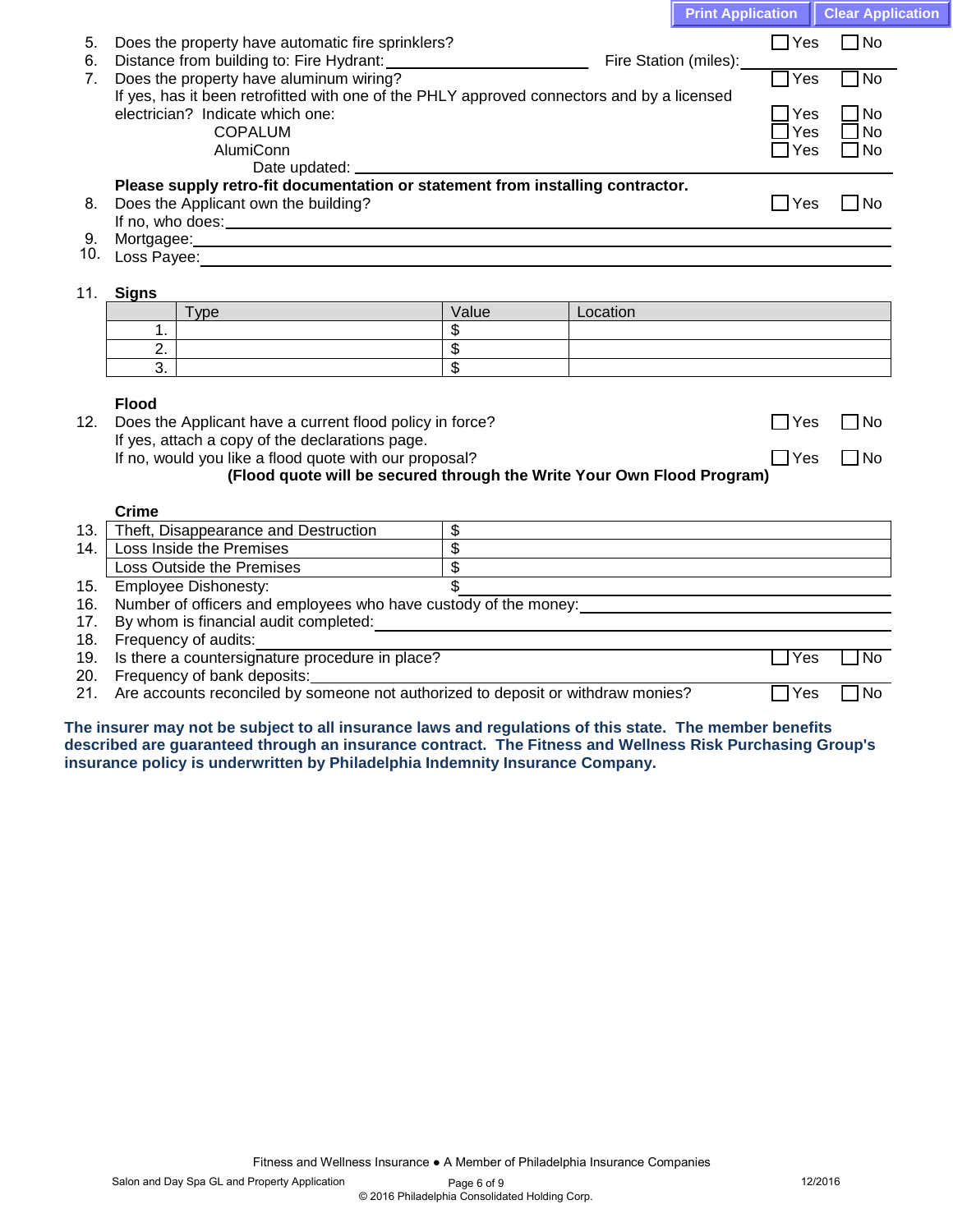#### **FRAUD STATEMENT AND SIGNATURE SECTIONS**

**The Undersigned states that he/she is an authorized representative of the Applicant and declares to the best of his/her knowledge and belief and after reasonable inquiry, that the statements set forth in this Application (and any attachments submitted with this Application) are true and complete and may be relied upon by Company \* in quoting and issuing the policy. If any of the information in this Application changes prior to the effective date of the policy, the Applicant will notify the Company of such changes and the Company may modify or withdraw the quote or binder.** 

**The signing of this Application does not bind the Company to offer, or the Applicant to purchase the policy. \*Company refers collectively to Philadelphia Indemnity Insurance Company and Tokio Marine Specialty Insurance Company**

#### **FRAUD NOTICE STATEMENTS**

ANY PERSON WHO KNOWINGLY AND WITH INTENT TO DEFRAUD ANY INSURANCE COMPANY OR OTHER PERSON FILES AN APPLICATION FOR INSURANCE CONTAINING ANY MATERIALLY FALSE INFORMATION OR CONCEALS, FOR THE PURPOSE OF MISLEADING, INFORMATION CONCERNING ANY FACT MATERIAL THERETO COMMITS A FRAUDULENT INSURANCE ACT, WHICH IS A CRIME AND SUBJECTS THAT PERSON TO CRIMINAL AND CIVIL PENALTIES (IN OREGON, THE AFOREMENTIONED ACTIONS MAY CONSTITUTE A FRAUDULENT INSURANCE ACT WHICH MAY BE A CRIME AND MAY SUBJECT THE PERSON TO PENALTIES). (IN NEW YORK, THE CIVIL PENALTY IS NOT TO EXCEED FIVE THOUSAND DOLLARS (\$5,000) AND THE STATED VALUE OF THE CLAIM FOR EACH SUCH VIOLATION). **(NOT APPLICABLE IN AL, AR, AZ, CO, DC, FL, KS, LA, ME, MD, MN, NM, OK, RI, TN, VA, VT, WA AND WV).**

**APPLICABLE IN AL, AR, AZ, DC, LA, MD, NM, RI AND WV:** ANY PERSON WHO KNOWINGLY (OR WILLFULLY IN MD) PRESENTS A FALSE OR FRAUDULENT CLAIM FOR PAYMENT OF A LOSS OR BENEFIT OR WHO KNOWINGLY (OR WILLFULLY IN MD) PRESENTS FALSE INFORMATION IN AN APPLICATION FOR INSURANCE IS GUILTY OF A CRIME AND MAY BE SUBJECT TO FINES OR CONFINEMENT IN PRISON.

**APPLICABLE IN COLORADO:** IT IS UNLAWFUL TO KNOWINGLY PROVIDE FALSE, INCOMPLETE, OR MISLEADING FACTS OR INFORMATION TO AN INSURANCE COMPANY FOR THE PURPOSE OF DEFRAUDING OR ATTEMPTING TO DEFRAUD THE COMPANY. PENALTIES MAY INCLUDE IMPRISONMENT, FINES, DENIAL OF INSURANCE AND CIVIL DAMAGES. ANY INSURANCE COMPANY OR AGENT OF AN INSURANCE COMPANY WHO KNOWINGLY PROVIDES FALSE, INCOMPLETE, OR MISLEADING FACTS OR INFORMATION TO A POLICYHOLDER OR CLAIMANT FOR THE PURPOSE OF DEFRAUDING OR ATTEMPTING TO DEFRAUD THE POLICYHOLDER OR CLAIMANT WITH REGARD TO A SETTLEMENT OR AWARD PAYABLE FROM INSURANCE PROCEEDS SHALL BE REPORTED TO THE COLORADO DIVISION OF INSURANCE WITHIN THE DEPARTMENT OF REGULATORY AGENCIES.

**APPLICABLE IN FLORIDA AND OKLAHOMA:** ANY PERSON WHO KNOWINGLY AND WITH INTENT TO INJURE, DEFRAUD, OR DECEIVE ANY INSURER FILES A STATEMENT OF CLAIM OR AN APPLICATION CONTAINING ANY FALSE, INCOMPLETE, OR MISLEADING INFORMATION IS GUILTY OF A FELONY (IN FL, A PERSON IS GUILTY OF A FELONY OF THE THIRD DEGREE).

**APPLICABLE IN KANSAS:** AN ACT COMMITTED BY ANY PERSON WHO, KNOWINGLY AND WITH INTENT TO DEFRAUD, PRESENTS, CAUSES TO BE PRESENTED OR PREPARES WITH KNOWLEDGE OR BELIEF THAT IT WILL BE PRESENTED TO OR BY AN INSURER, PURPORTED INSURER, BROKER OR ANY AGENT THEREOF, ANY WRITTEN, ELECTRONIC, ELECTRONIC IMPULSE, FACSIMILE, MAGNETIC, ORAL, OR TELEPHONIC COMMUNICATION OR STATEMENT AS PART OF, OR IN SUPPORT OF, AN APPLICATION FOR THE ISSUANCE OF, OR THE RATING OF AN INSURANCE POLICY FOR PERSONAL OR COMMERCIAL INSURANCE, OR A CLAIM FOR PAYMENT OR OTHER BENEFIT PURSUANT TO AN INSURANCE POLICY FOR COMMERCIAL OR PERSONAL INSURANCE WHICH SUCH PERSON KNOWS TO CONTAIN MATERIALLY FALSE INFORMATION CONCERNING ANY FACT MATERIAL THERETO; OR CONCEALS, FOR THE PURPOSE OF MISLEADING, INFORMATION CONCERNING ANY FACT MATERIAL THERETO.

**APPLICABLE IN KENTUCKY:** ANY PERSON WHO KNOWINGLY AND WITH INTENT TO DEFRAUD ANY INSURANCE COMPANY OR OTHER PERSONS FILES AN APPLICATION FOR INSURANCE CONTAINING ANY MATERIALLY FALSE INFORMATION OR CONCEALS, FOR THE PURPOSE OF MISLEADING, INFORMATION CONCERNING ANY MATERIAL THERETO COMMITS A FRAUDULENT INSURANCE ACT, WHICH IS A CRIME.

**APPLICABLE IN MAINE, TENNESSEE, VIRGINIA AND WASHINGTON:** IT IS A CRIME TO KNOWINGLY PROVIDE FALSE, INCOMPLETE OR MISLEADING INFORMATION TO AN INSURANCE COMPANY FOR THE PURPOSE OF DEFRAUDING THE COMPANY. PENALTIES MAY INCLUDE IMPRISONMENT, FINES OR A DENIAL OF INSURANCE BENEFITS.

**APPLICABLE IN NEW YORK:** ANY PERSON WHO KNOWINGLY AND WITH INTENT TO DEFRAUD ANY INSURANCE COMPANY OR OTHER PERSON FILES AN APPLICATION FOR INSURANCE OR STATEMENT OF CLAIM CONTAINING ANY MATERIALLY FALSE INFORMATION, OR CONCEALS FOR THE PURPOSE OF MISLEADING, INFORMATION CONCERNING ANY FACT MATERIAL THERETO, COMMITS A FRAUDULENT INSURANCE ACT, WHICH IS A CRIME AND SHALL BE SUBJECT TO A CIVIL PENALTY NOT TO EXCEED FIVE THOUSAND DOLLARS AND THE STATE VALUE OF THE CLAIM FOR EACH SUCH VIOLATION.

NAME (PLEASE PRINT/TYPE) TITLE

(MUST BE SIGNED BY THE PRESIDENT, CHAIRMAN, CEO OR EXECUTIVE DIRECTOR)

SIGNATURE DATE DATE OF A SERIES OF A SERIES OF A SERIES OF A SERIES OF A SERIES OF A SERIES OF A SERIES OF A S

#### **SECTION TO BE COMPLETED BY THE PRODUCER/BROKER/AGENT**

PRODUCER AGENCY (If this is a Florida Risk, Producer means Florida Licensed Agent)

\_\_\_\_\_\_\_\_\_\_\_\_\_\_\_\_\_\_\_\_\_\_\_\_\_\_\_\_\_\_\_\_\_\_\_\_\_\_\_\_\_\_\_\_\_\_\_\_\_\_\_\_

PRODUCER LICENSE NUMBER (If this a Florida Risk, Producer means Florida Licensed Agent)

ADDRESS (STREET, CITY, STATE, ZIP)

Fitness and Wellness Insurance ● A Member of Philadelphia Insurance Companies

Salon and Day Spa GL and Property Application Page 7 of 9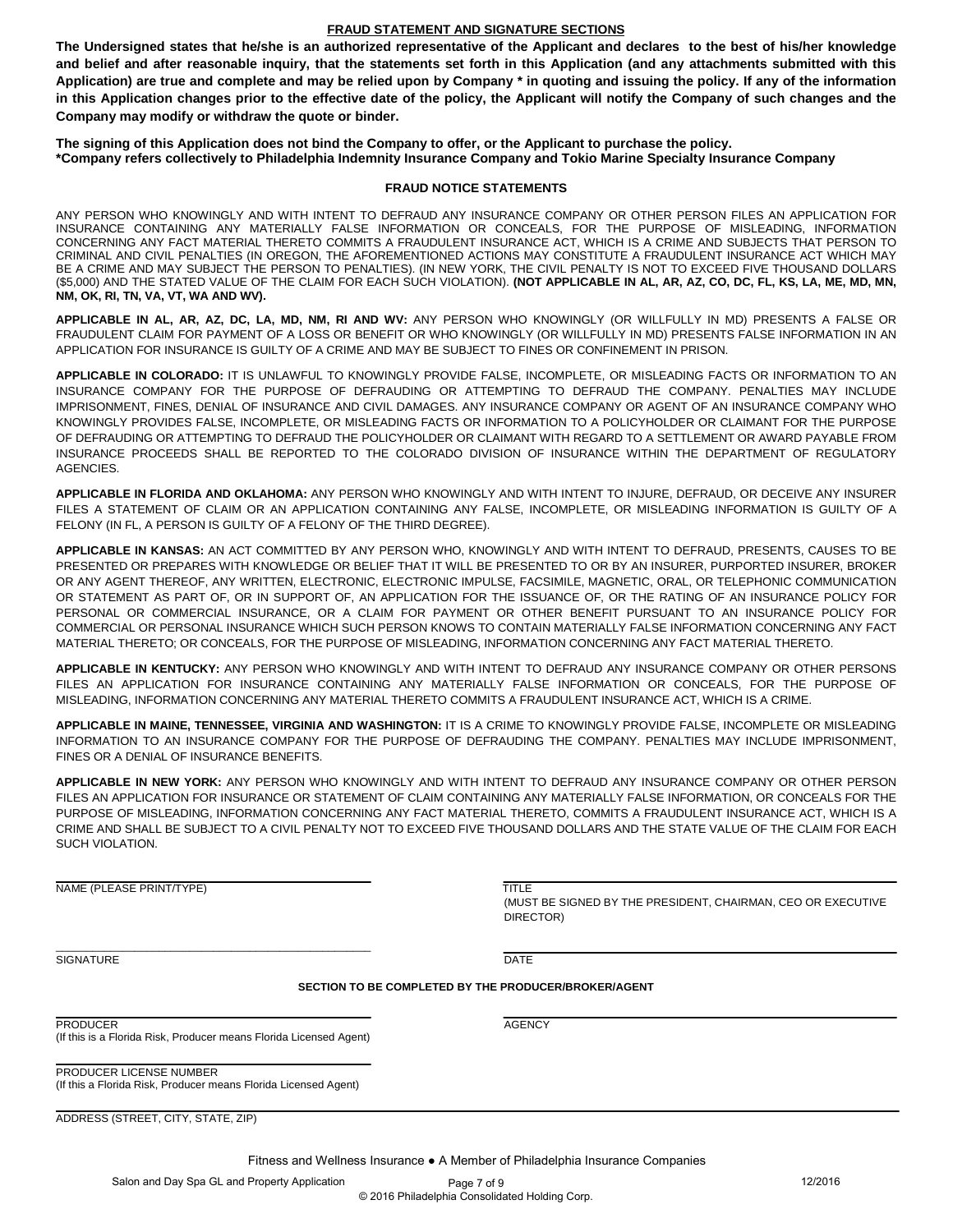

A Member of the Tokio Marine Group

One Bala Plaza, Suite 100 Bala Cynwyd, PA 19004

Underwritten by: Philadelphia Indemnity Insurance Company

# **CYBER SECURITY LIABILITY ENDORSEMENT – SUPPLEMENTAL QUESTIONNAIRE (FOR LIMITS \$250,000 OR LESS)**

|                                                                                                                                                                                                                                      |                                                                                                                                      | Applicant Name: Later and Applicant Name: Later and Applicant Name: Later and Applicant Name: Later and Applicant Applicant Applicant Applicant Applicant Applicant Applicant Applicant Applicant Applicant Applicant Applican                                                                  |                                                                                                                                                                                                                                |              |  |
|--------------------------------------------------------------------------------------------------------------------------------------------------------------------------------------------------------------------------------------|--------------------------------------------------------------------------------------------------------------------------------------|-------------------------------------------------------------------------------------------------------------------------------------------------------------------------------------------------------------------------------------------------------------------------------------------------|--------------------------------------------------------------------------------------------------------------------------------------------------------------------------------------------------------------------------------|--------------|--|
| City:                                                                                                                                                                                                                                |                                                                                                                                      |                                                                                                                                                                                                                                                                                                 | Zip: the contract of the contract of the contract of the contract of the contract of the contract of the contract of the contract of the contract of the contract of the contract of the contract of the contract of the contr |              |  |
| <u>. In the contract of the contract of the contract of the contract of the contract of the contract of the contract of the contract of the contract of the contract of the contract of the contract of the contract of the cont</u> |                                                                                                                                      |                                                                                                                                                                                                                                                                                                 |                                                                                                                                                                                                                                |              |  |
| 1.                                                                                                                                                                                                                                   |                                                                                                                                      | Nature of Operations:                                                                                                                                                                                                                                                                           |                                                                                                                                                                                                                                |              |  |
| 2.                                                                                                                                                                                                                                   |                                                                                                                                      | Annual sales or revenue: \$                                                                                                                                                                                                                                                                     |                                                                                                                                                                                                                                |              |  |
| 3.                                                                                                                                                                                                                                   |                                                                                                                                      | Does the Applicant collect, store or otherwise handle any Personally Identifiable Information (PII)<br>belonging to customers, clients, or other third parties, other than employees?<br>If yes, please indicate the types of Personally Identifiable Information held. (check all that apply): | $\Box$ Yes                                                                                                                                                                                                                     | $\square$ No |  |
|                                                                                                                                                                                                                                      | □ Social Security Numbers, Bank or Other Financial Account Details, Driver's License or other<br><b>State Identification Numbers</b> |                                                                                                                                                                                                                                                                                                 |                                                                                                                                                                                                                                |              |  |
|                                                                                                                                                                                                                                      |                                                                                                                                      | □ Non-Public Medical or Healthcare Data, including Protected Health Information (PHI)                                                                                                                                                                                                           |                                                                                                                                                                                                                                |              |  |
|                                                                                                                                                                                                                                      |                                                                                                                                      | □ Credit or Debit Card Information                                                                                                                                                                                                                                                              |                                                                                                                                                                                                                                |              |  |
| 4.                                                                                                                                                                                                                                   | a.                                                                                                                                   | During the last three (3) years, has anyone alleged that the Applicant was responsible for<br>damage to their computer system(s) arising out of the operation of the Applicant's computer<br>system(s)?                                                                                         | $\Box$ Yes                                                                                                                                                                                                                     | $\Box$ No    |  |
|                                                                                                                                                                                                                                      | b.                                                                                                                                   | During the last three (3) years, has anyone made a demand, claim, complaint, or filed a<br>lawsuit against the Applicant alleging invasion or interference of rights of privacy or the<br>inappropriate disclosure of Personally Identifiable Information (PII)?                                | $\Box$ Yes                                                                                                                                                                                                                     | $\Box$ No    |  |
|                                                                                                                                                                                                                                      | c.                                                                                                                                   | During the last three (3) years, has the Applicant been the subject of an investigation or<br>action by any regulatory or administrative agency for privacy-related violations?                                                                                                                 | $\Box$ Yes                                                                                                                                                                                                                     | $\Box$ No    |  |
|                                                                                                                                                                                                                                      | d.                                                                                                                                   | Is the Applicant aware of any circumstance that could reasonably be anticipated to result in a<br>claim being made against them for the coverage being applied for?                                                                                                                             | $\Box$ Yes                                                                                                                                                                                                                     | $\Box$ No    |  |